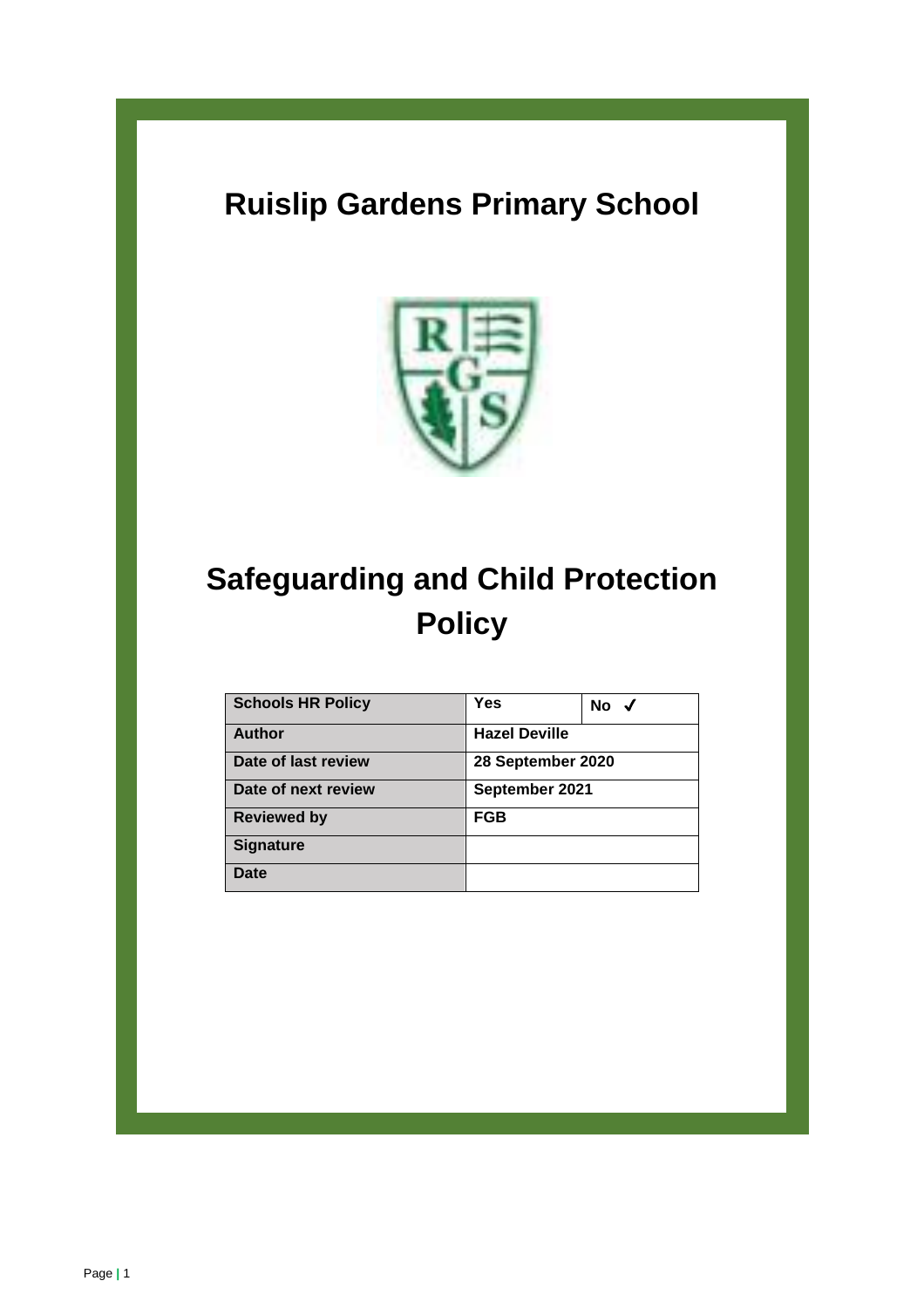### **Important contacts**

| Name            | Role                                                              | Email                                   | Phone        |
|-----------------|-------------------------------------------------------------------|-----------------------------------------|--------------|
| <b>Miss N</b>   | <b>Headteacher</b>                                                | safeguarding@ruislipgardensschool.co.uk | 01895 632895 |
| <b>Bulpett</b>  |                                                                   |                                         |              |
| <b>Mrs M</b>    | <b>Assistant</b>                                                  | safeguarding@ruislipgardensschool.co.uk | 01895 632895 |
| <b>Basson</b>   | <b>Headteacher (Acting</b><br>Headteacher Jan 2021 -<br>Jan 2022) |                                         |              |
| Mrs A<br>Wilson | <b>Safeguarding &amp;</b><br><b>Inclusion</b>                     | safeguarding@ruislipgardensschool.co.uk | 01895 632895 |
| <b>Mrs M</b>    | <b>Learning Mentor</b>                                            | safeguarding@ruislipgardensschool.co.uk | 01895 632895 |
| <b>Elsworth</b> |                                                                   |                                         |              |
| Mrs H           | <b>Inclusion Leader</b>                                           | safeguarding@ruislipgardensschool.co.uk | 01895 632895 |
| <b>Deville</b>  |                                                                   |                                         |              |
| Andrew          | Safeguarding                                                      | safeguarding@ruislipgardensschool.co.uk | 01895 632895 |
| Halford         | Governor                                                          |                                         |              |
| Rob Wratten     | <b>LADO</b>                                                       | rwratten@hillingdon.gov.uk              | 07919115892  |
| Hannah Ives     | Deputy LADO                                                       | hives@hillingdon.gov.uk                 | 07753431285  |
| <b>MASH</b>     | Hillingdon                                                        | Ibhmash@hillingdon.gov.uk               | 01895 556644 |
|                 | Safeguarding hub                                                  |                                         |              |

# **Safeguarding at Ruislip Gardens Primary School during the COVID-19 pandemic**

This policy, along with Keeping Children Safe in Education (KCSIE) remains in force throughout the response to coronavirus (COVID-19).

Ruislip Gardens Primary School has had to adapt daily operations swiftly in response to coronavirus (COVID-19), however, a number of important safeguarding principles have remained the same:

- > the best interests of children must always continue to come first
- > if anyone has a safeguarding concern about any child they should continue to act and act immediately following the process outlined in the school Safeguarding Policy including making a report via CPOMS which can be done remotely
- a DSL or deputy will always be available
- It is essential that unsuitable people are not allowed to enter the children's workforce and/or gain access to children
- children should continue to be protected when they are online whether this be at home or at school

# **Online Safety**

Ruislip Gardens Primary School will continue to provide a safe environment, including online. This includes the use of an online filtering system. Where students are using electronic devices in school, appropriate supervision will be in place. Online safety forms part of the ICT and PSHE curriculum within school and safeguarding newsletters are sent home termly which include advice and guidance on how to keep children safe online at home.

# **Policy aims**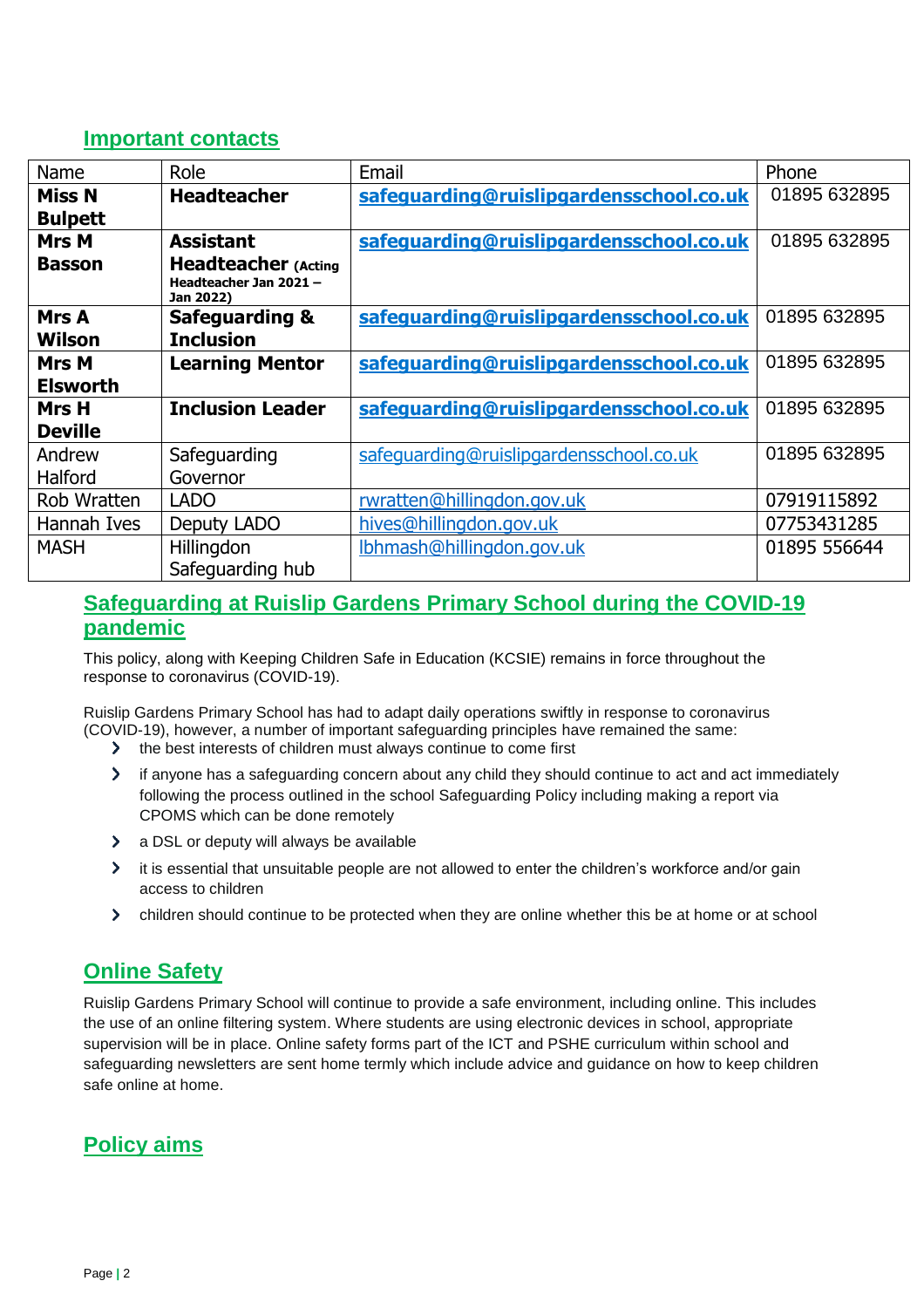The school aims to ensure that:

- Appropriate action is taken in a timely manner to safeguard and promote children's welfare
- All staff are aware of their statutory responsibilities with respect to safeguarding
- Staff are properly training in recognising and reporting safeguarding issues

# **Legislation and statutory guidance**

This policy is based on the Department for Education's statutory guidance [Keeping Children Safe in Education](https://www.gov.uk/government/publications/keeping-children-safe-in-education--2)  [\(2020\)](https://www.gov.uk/government/publications/keeping-children-safe-in-education--2) and [Working Together to Safeguard Children \(2018\),](https://www.gov.uk/government/publications/working-together-to-safeguard-children--2) and the [Governance Handbook.](https://www.gov.uk/government/publications/governance-handbook) We comply with this guidance and the arrangements agreed and published.

This policy is also based on the following legislation:

- Section 175 of the [Education Act 2002,](http://www.legislation.gov.uk/ukpga/2002/32/section/175) which places a duty on schools and local authorities to safeguard and promote the welfare of pupils
- [The School Staffing \(England\) Regulations 2009,](http://www.legislation.gov.uk/uksi/2009/2680/contents/made) which set out what must be recorded on the single central record and the requirement for at least one person conducting an interview to be trained in safer recruitment techniques
- [The Children Act 1989](http://www.legislation.gov.uk/ukpga/1989/41) (and [2004 amendment\)](http://www.legislation.gov.uk/ukpga/2004/31/contents), which provides a framework for the care and protection of children
- Section 5B(11) of the Female Genital Mutilation Act 2003, as inserted by section 74 of the Serious Crime [Act 2015,](http://www.legislation.gov.uk/ukpga/2015/9/part/5/crossheading/female-genital-mutilation) which places a statutory duty on teachers to report to the police where they discover that female genital mutilation (FGM) appears to have been carried out on a girl under 18
- [Statutory guidance on FGM,](https://www.gov.uk/government/publications/multi-agency-statutory-guidance-on-female-genital-mutilation) which sets out responsibilities with regards to safeguarding and supporting girls affected by FGM
- [The Rehabilitation of Offenders Act 1974,](http://www.legislation.gov.uk/ukpga/1974/53) which outlines when people with criminal convictions can work with children
- Schedule 4 of the [Safeguarding Vulnerable Groups Act 2006,](http://www.legislation.gov.uk/ukpga/2006/47/schedule/4) which defines what 'regulated activity' is in relation to children
- [Statutory guidance on the Prevent duty,](https://www.gov.uk/government/publications/prevent-duty-guidance) which explains schools' duties under the Counter-Terrorism and Security Act 2015 with respect to protecting people from the risk of radicalisation and extremism
- The Childcare (Disqualification) and Childcare [\(Early Years Provision Free of Charge\) \(Extended](http://www.legislation.gov.uk/uksi/2018/794/contents/made)  [Entitlement\) \(Amendment\) Regulations 2018](http://www.legislation.gov.uk/uksi/2018/794/contents/made) (referred to in this policy as the "2018 Childcare Disqualification Regulations") and [Childcare Act 2006,](http://www.legislation.gov.uk/ukpga/2006/21/contents) which set out who is disqualified from working with children
- If This policy also meets requirements relating to safeguarding and welfare in the statutory framework for the [Early Years Foundation Stage.](https://www.gov.uk/government/publications/early-years-foundation-stage-framework--2)

# **Definitions**

**Safeguarding and promoting the welfare of children** means:

- Taking action to enable all children to have the best outcomes
- Preventing impairment to children's **mental and physical** health or development
- Ensuring children are growing up in circumstances consistent with safe and effective care
- Protecting children from maltreatment

**Child protection** is part of this definition and refers to activities undertaken to prevent children suffering, or being likely to suffer, significant harm.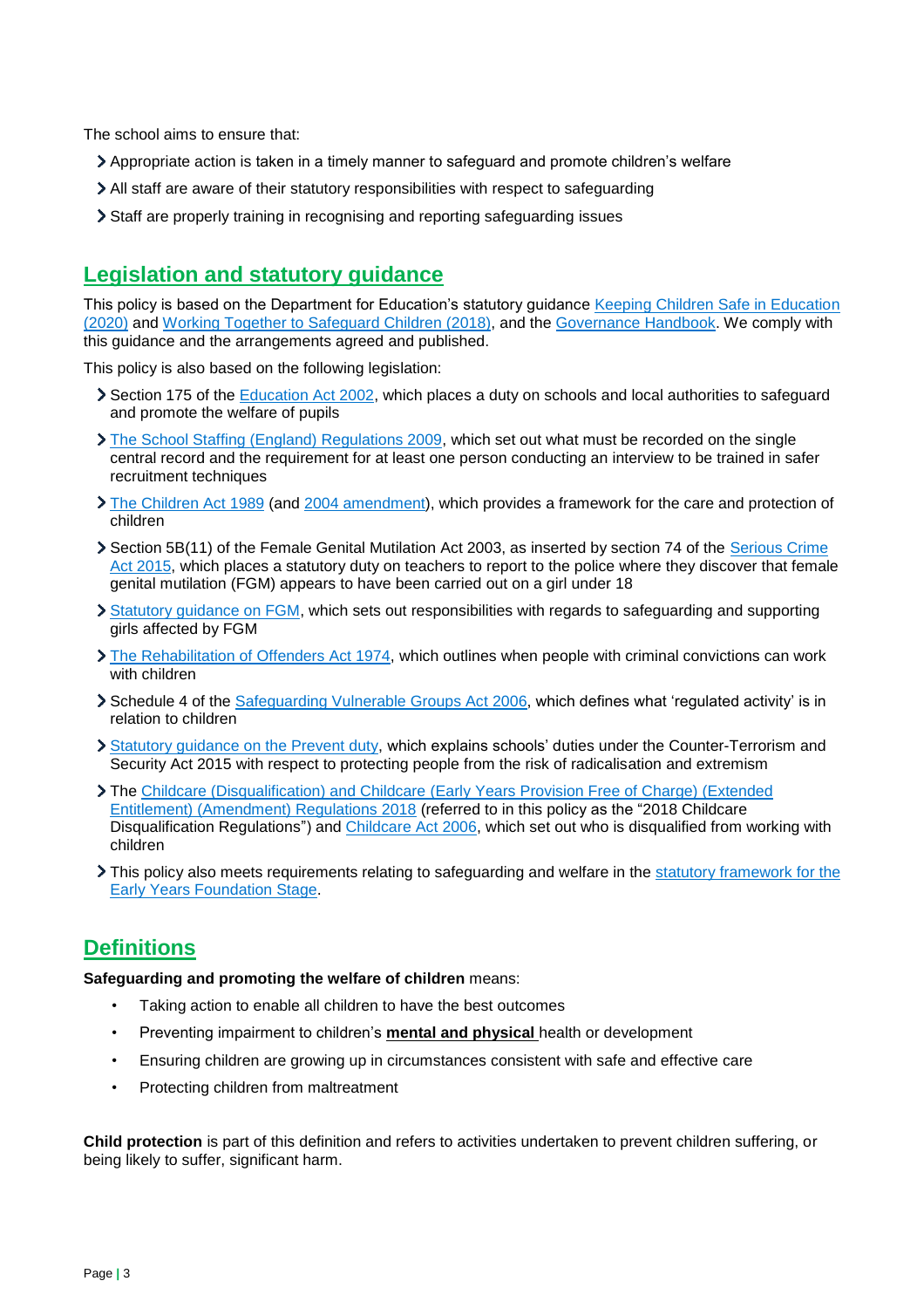**Abuse** is a form of maltreatment of a child, and may involve inflicting harm or failing to act to prevent harm.

#### **Possible signs of abuse include (but are not limited to):**

- the pupil says s/he has been abused or asks a question which gives rise to that inference.  $\mathbf{\Sigma}$
- $\blacktriangleright$ there is no reasonable or consistent explanation for a pupil's injury; the injury is unusual in kind or location; there have been a number of injuries; there is a pattern to the injuries.
- the pupil's behaviour stands out from the group as either being extreme model behaviour or extremely  $\blacktriangleright$ challenging behaviour; or there is a sudden change in the pupil's behaviour.
- the pupil asks to drop subjects with a particular teacher and seems reluctant to discuss the reasons.  $\blacktriangleright$
- the pupil's development is delayed.  $\blacktriangleright$
- $\mathbf{\lambda}$ the pupil loses or gains weight.
- $\mathbf{\Sigma}$ the pupil appears neglected, e.g. dirty, hungry, inadequately clothed.
- $\overline{\phantom{0}}$ the pupil is reluctant to go home, or has been openly rejected by his/her parents or carers.
- $\blacktriangleright$ The pupil is reluctant to go to school.

**Physical Abuse:** Physical abuse may involve hitting, shaking, throwing, poisoning, burning or scalding, drowning, suffocating, or otherwise causing physical harm to a child. Physical harm may also be caused when a parent or carer fabricates the symptoms of, or deliberately induces, illness in a child.

Responsible staff need to be especially concerned about:

- $\blacktriangleright$ injuries which do not match the explanation given for them
- bruises in places where you would not normally expect to find them, in soft tissue, for example, rather  $\blacktriangleright$ than on the bony prominence
- $\blacktriangleright$ bruises which have a distinctive shape or pattern, like hand prints, grasp or finger marks or belt marks
- burns or scalds with clear outlines  $\blacktriangleright$
- $\mathbf{\Sigma}$ bite marks and bruises like love-bites.
- $\mathbf{\lambda}$ bruising in or around the mouth.

**Emotional Abuse:** Emotional abuse is the persistent emotional maltreatment of a child such as to cause severe and persistent adverse effects on the child's emotional development. It may involve conveying to children that they are worthless or unloved, inadequate, or valued only insofar as they meet the needs of another person. It may feature age or developmentally inappropriate expectations being imposed on children. These may include interactions that are beyond the child's developmental capability, as well as overprotection and limitation of exploration and learning, or preventing the child participating in normal social interaction. It may involve seeing or hearing the ill-treatment of another. It may involve serious bullying, causing children frequently to feel frightened or in danger, or the exploitation or corruption of children. Some level of emotional abuse is involved in all types of maltreatment of a child, though it may occur alone.

Responsible staff should be especially concerned about a child who:

- $\mathbf{\Sigma}$ is continually depressed and withdrawn.
- runs away or who is frightened to go home.  $\mathbf \lambda$
- $\blacktriangleright$ is reluctant to attend school.
- $\overline{\phantom{0}}$ is persistently blamed for things that go wrong.
- is made to carry out tasks inappropriate to their age.  $\mathbf{\mathbf{b}}$
- $\blacktriangleright$ is not allowed to do normal childhood activities.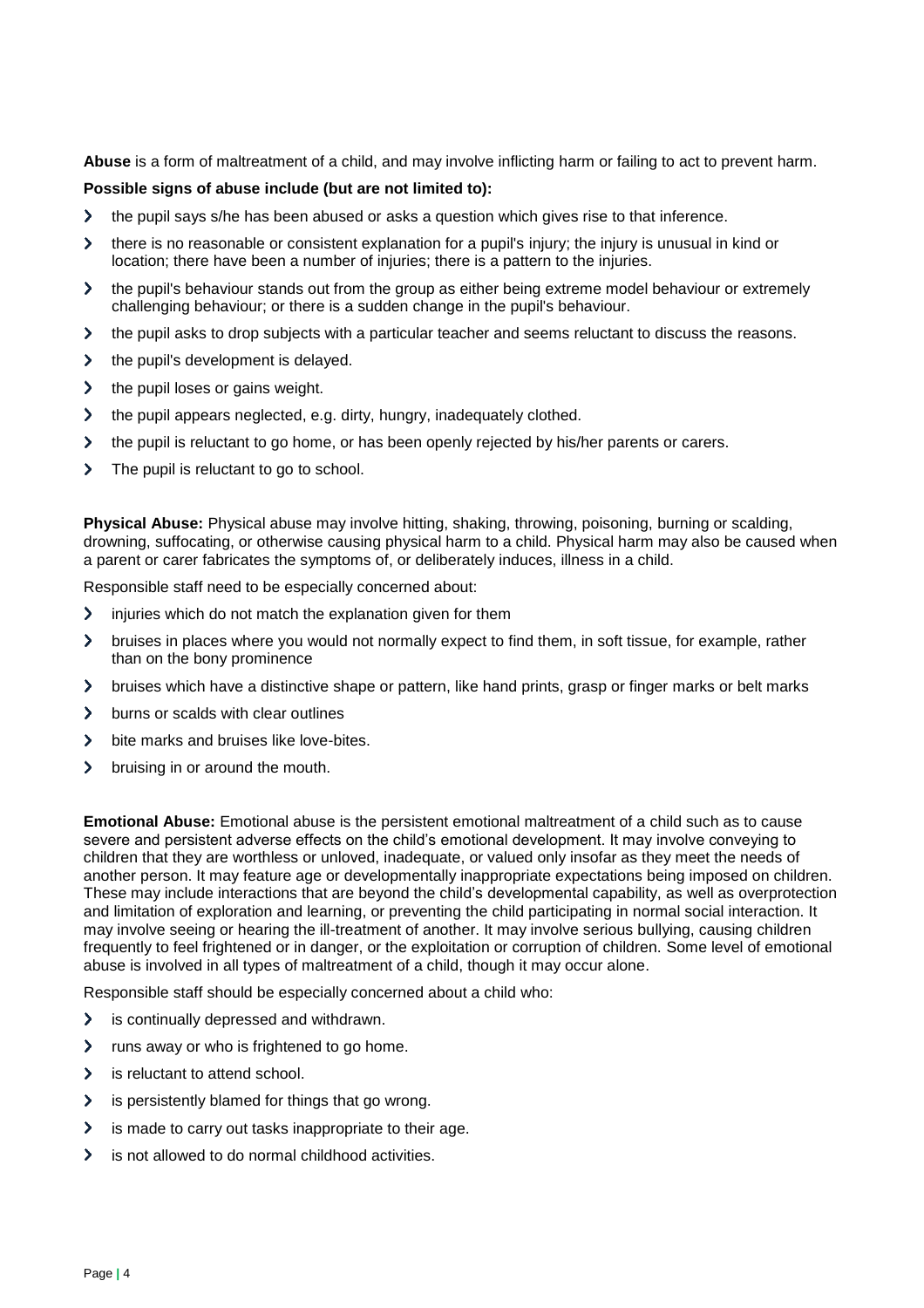- $\blacktriangleright$ displays excessive fear of their parents or carers.
- $\mathbf{\Sigma}$ is excessively clingy and tearful.
- $\mathbf{\Sigma}$ Is exposed to or cites harmful ideologies.

**Sexual Abuse:** Sexual abuse involves forcing or enticing a child or young person to take part in sexual activities, not necessarily involving a high level of violence, whether or not the child is aware of what is happening. The activities may involve physical contact, including assault by penetration (for example, rape or oral sex) or non-penetrative acts such as masturbation, kissing, rubbing and touching outside of clothing. They may also include non-contact activities, such as involving children in looking at, or in the production of, sexual images, watching sexual activities, encouraging children to behave in sexually inappropriate ways, or grooming a child in preparation for abuse (including via the internet). Sexual abuse is not solely perpetrated by adult males. Women can also commit acts of sexual abuse, as can other children.The abuser may use different ways to persuade the child to cooperate such as bribery, threats or physical force. Sexual abuse can take different forms, from touching to intercourse, and often does not cause any outward signs of physical injury. It can happen to boys as well as girls and to children of any age, from birth to 18 years old. Sexual abuse can have long lasting effects. Some children who have been abused go on to abuse other children. Some find as they grow up that they are unable to have close relationships with other people. Others deliberately injure themselves because they feel so awful about themselves.

Responsible staff should be especially concerned about a child who:

- $\overline{\phantom{0}}$ has inappropriate sexual knowledge for his or her age.
- $\mathbf{\Sigma}$ exhibits sexually explicit behaviour
- $\mathbf{\Sigma}$ attempts suicide or self-inflicts injuries.
- $\blacktriangleright$ repeatedly runs away from home.

#### **Child Sexual Exploitation (CSE)**

Child sexual exploitation is a form of sexual abuse where children are sexually exploited for money, power or status. It can involve violent, humiliating and degrading sexual assaults. In some cases, young people are persuaded or forced into exchanging sexual activity for money, drugs, gifts, affection or status. Consent cannot be given, even where a child may believe they are voluntarily engaging in sexual activity with the person who is exploiting them. Child sexual exploitation does not always involve physical contact and can happen online. A significant number of children who are victims of sexual exploitation go missing from home, care and education at some point.

Responsible staff need to be especially concerned about:

- $\mathbf{\Sigma}$ Children who associate with other young people involved in exploitation;
- $\blacktriangleright$ Children who appear with unexplained gifts or new possessions;
- $\blacktriangleright$ Children who have older boyfriends or girlfriends;
- Children who suffer from sexually transmitted infections or become pregnant;  $\blacktriangleright$
- $\mathbf{\Sigma}$ Children who suffer from changes in emotional well-being;
- Children who misuse drugs and alcohol;  $\blacktriangleright$
- $\mathbf{\Sigma}$ Children who go missing for periods of time or regularly come home late;
- $\geq$ Children who regularly miss school or education or do not take part in education.

**Neglect** is a form of abuse and is the persistent failure to meet a child's basic physical and/or psychological needs, likely to result in the serious impairment of the child's health or development. Neglect may affect a foetus during pregnancy as a result of maternal substance abuse. Once a child is born, neglect may involve a parent or carer failing to: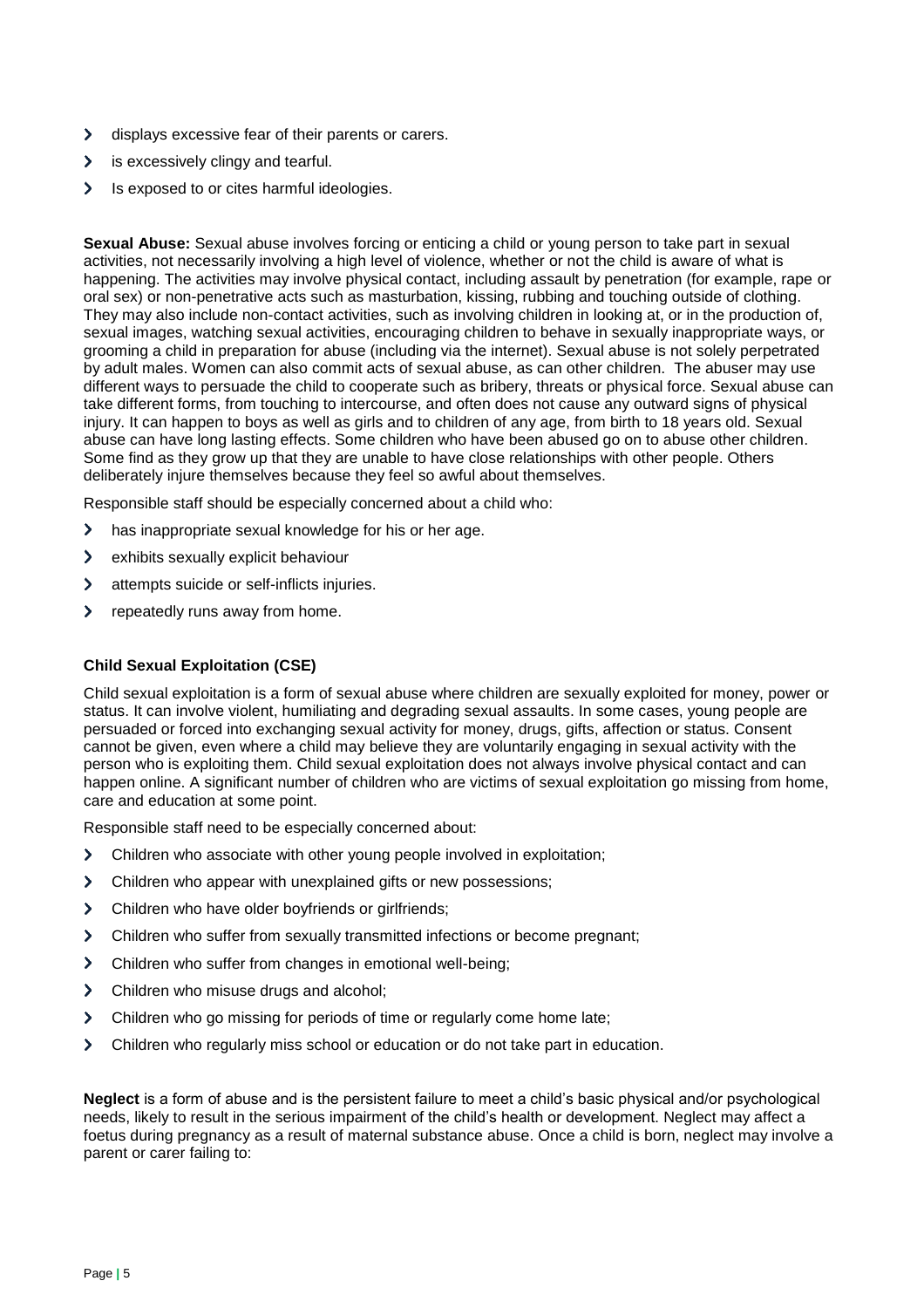- $\mathbf{\Sigma}$ provide adequate food, clothing and shelter (including exclusion from home or abandonment).
- $\mathbf{\Sigma}$ protect a child from physical and emotional harm or danger.
- $\mathbf{\Sigma}$ ensure adequate supervision (including the use of inadequate care-givers).
- $\mathbf{\Sigma}$ ensure access to appropriate medical care or treatment.

It may also include neglect of, or unresponsiveness to, a child's basic emotional needs.

Responsible staff should be especially concerned about a child who:

- is constantly hungry, greedy or stealing food.  $\mathbf{\Sigma}$
- has lingering illnesses which have not been treated.  $\mathbf{\mathcal{P}}$
- is continually smelly, scruffy and dirty.  $\blacktriangleright$
- is often dressed in inadequate or unsuitable clothing for the weather conditions.  $\mathbf{\Sigma}$
- $\mathbf{\lambda}$ suffers repeated accidents, suggesting a lack of proper supervision.
- is constantly tired.  $\blacktriangleright$
- does not respond when given attention or, on the other hand, craves attention and affection from any  $\blacktriangleright$ adult.

#### **Child criminal exploitation**

Child criminal exploitation (CCE) is a form of abuse where an individual or group takes advantage of an imbalance of power to coerce, control, manipulate or deceive a child into criminal activity, in exchange for something the victim needs or wants, and/or for the financial or other advantage of the perpetrator or facilitator, and/or through violence or the threat of violence.

The abuse can be perpetrated by males or females, and children or adults. It can be a one-off occurrence or a series of incidents over time, and range from opportunistic to complex organised abuse.

The victim can be exploited even when the activity appears to be consensual. It does not always involve physical contact and can happen online. For example, young people may be forced to work in cannabis factories, coerced into moving drugs or money across the country (county lines), forced to shoplift or pickpocket, or to threaten other young people.

Indicators of CCE can include a child:

- Appearing with unexplained gifts or new possessions
- Associating with other young people involved in exploitation
- > Suffering from changes in emotional wellbeing
- Misusing drugs and alcohol
- Sooing missing for periods of time or regularly coming home late
- Regularly missing school or education
- Not taking part in education

If a member of staff suspects CCE, they will discuss this with the DSL. The DSL will trigger the local safeguarding procedures, including a referral to the local authority's children's social care team and the police, if appropriate.

#### **Children missing in Education**

All schools must inform the Local Authority of any pupil who fails to attend school regularly, or has been absent without the school's permission for a continuous period of 10 school days or more, at such intervals as are agreed between the school and the Local Authority. At Ruislip Gardens Primary School, we have a Welfare Officer who works closely with the Participation Team at the Local Authority to monitor absenteeism.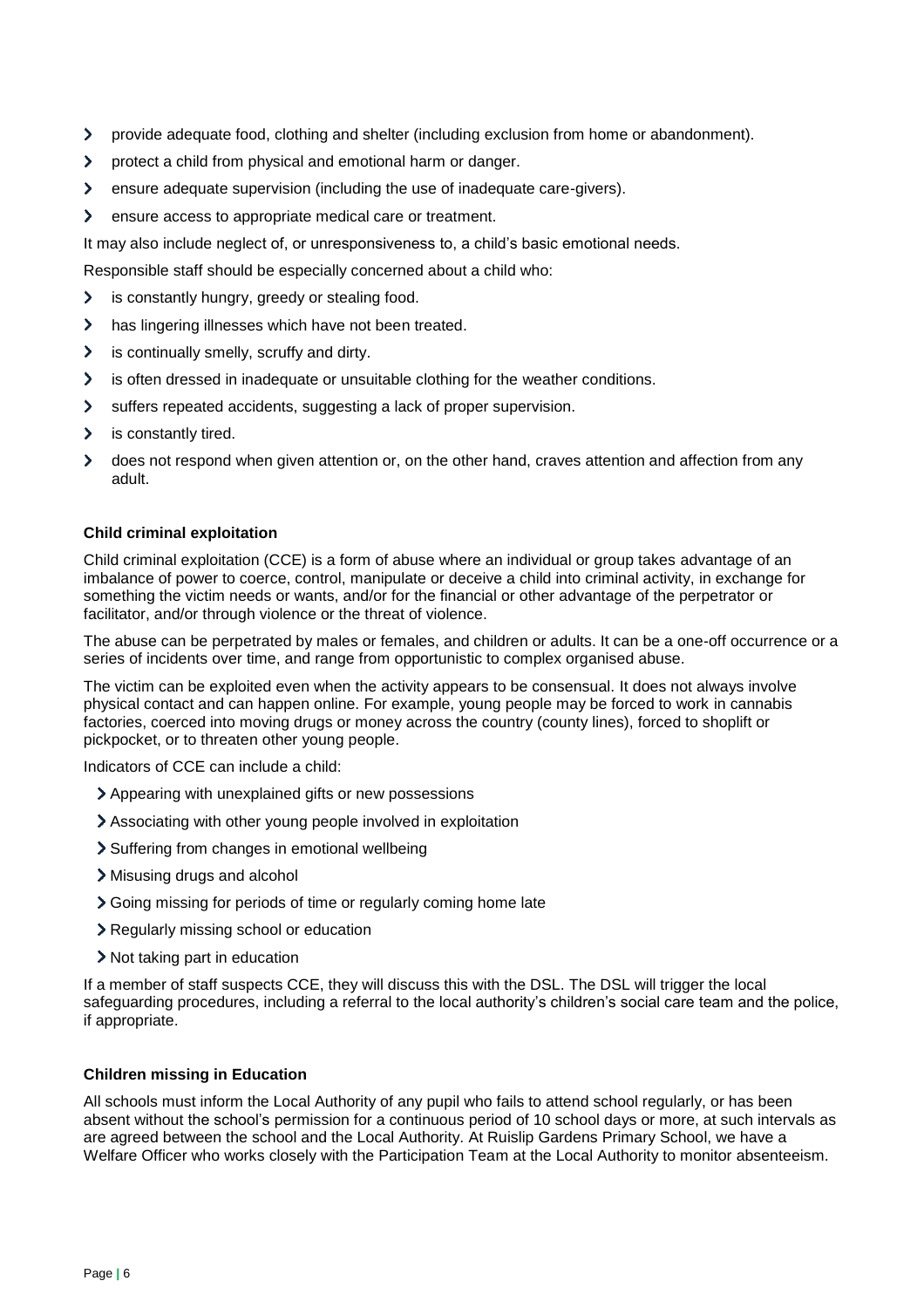#### **Domestic abuse**

Children can witness and be adversely affected by domestic abuse and/or violence at home where it occurs between family members. In some cases, a child may blame themselves for the abuse or may have had to leave the family home as a result. Exposure to domestic abuse and/or violence can have a serious, longlasting emotional and psychological impact on children. If police are called to an incident of domestic abuse and any children in the household have experienced the incident, the police will electronically inform the school via 'The Box', which is checked each working day by a DSL, before the child or children arrive at school the following day. This is the procedure where police forces are part of [Operation Encompass.](https://www.operationencompass.org/) The DSL will provide support according to the child's needs and update records about their circumstances.

#### **Homelessness**

Being homeless or being at risk of becoming homeless presents a real risk to a child's welfare. The DSL and deputies will be aware of contact details and referral routes in to the local housing authority so they can raise/progress concerns at the earliest opportunity. Where a child has been harmed or is at risk of harm, the DSL will also make a referral to children's social care.

#### **Private Fostering**

Under the Children Act 1989, there is a legal requirement for Local Authorities to be notified of any private fostering arrangements. Children's Social Care, within the local authority, has a duty to undertake assessments and checks, and also provide support and advice to the child and to the private foster carer. Privately fostered children may be particularly vulnerable. Private fostering is when a child under the age of 16 (or under 18 if the child is disabled) is cared for by someone who is not their parent or a 'close relative'. This is a private arrangement made between a parent and a carer, for 28 days or more. It is not a private fostering arrangement if the child is placed with a close relative defined under the Children Act 1989, such as a grandparent, brother, sister, aunt or uncle (whether of 'full blood' or 'half-blood' or by marriage) or stepparent (Every Child Matters, 2005). The duties of Local Authorities (LA) in relation to privately fostered children are laid out in Part IX of the Children Act 1989. The Act places a duty on parents and private foster carers to notify the LA of a private fostering arrangement. It also states that the Local Authority has a responsibility to satisfy itself that the child is being safeguarded and their welfare promoted, and that their carers are given appropriate advice and support.

**Signs that a Child is Privately Fostered:** Becoming aware that a child is being privately fostered requires some vigilance by practitioners. Consider this possibility dependent on your practitioner role.

#### **In the neighbourhood:**

- $\blacktriangleright$ A child not previously known suddenly starts living with a neighbour
- $\mathbf{\Sigma}$ A child who lives in the neighbourhood suddenly disappears
- A neighbour has a number of different children staying with them.  $\blacktriangleright$

#### **At school:**

- A parent has a 'niece' or 'nephew' staying with them for a while  $\blacktriangleright$
- $\blacktriangleright$ A child suddenly disappears without warning
- $\blacktriangleright$ A child says they are staying with a friend or relative, or even a stranger
- A child says that there is another child staying at home with them.  $\mathbf{\mathcal{P}}$
- A child mentions that the person they are with is not their parent. $\blacktriangleright$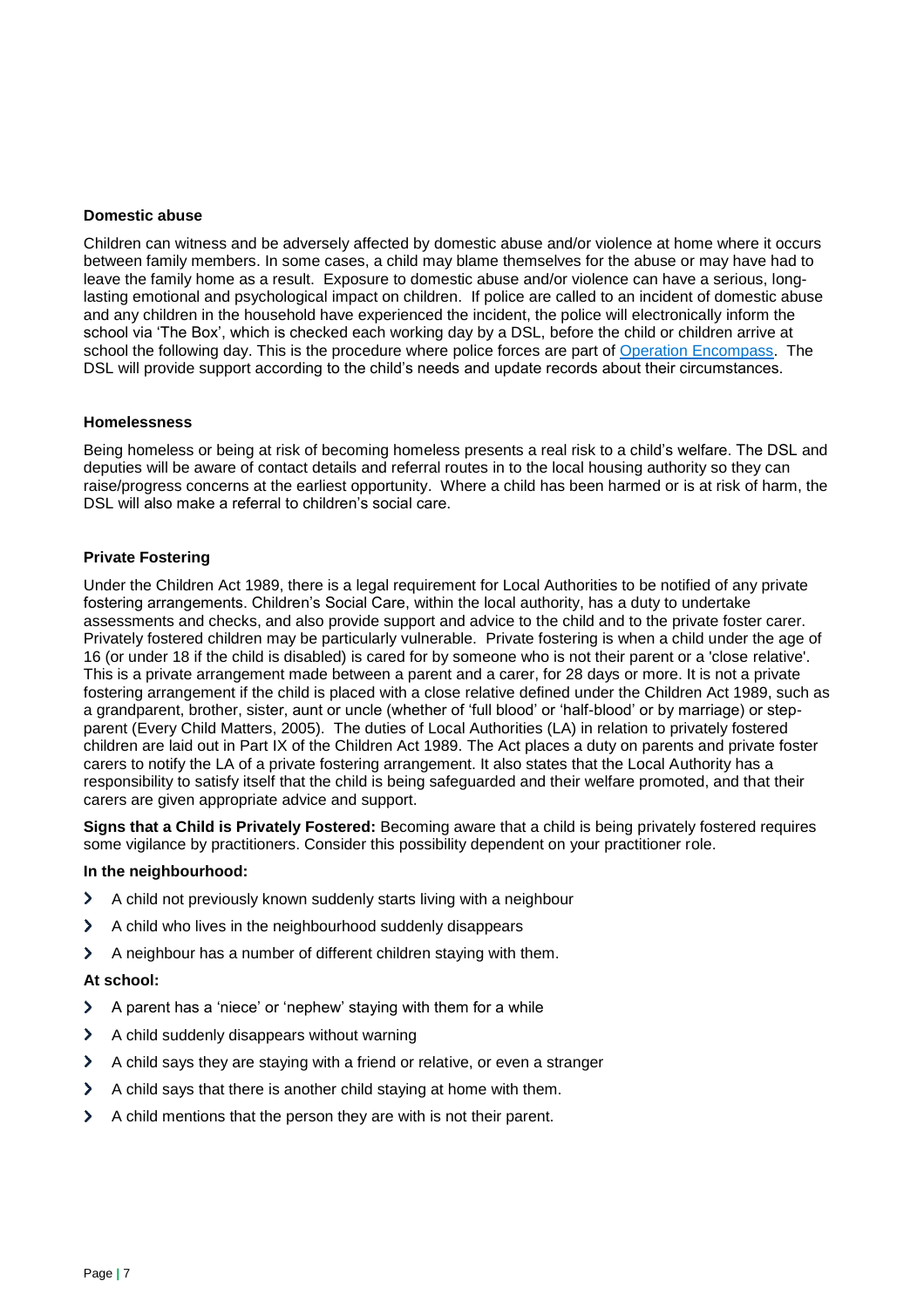#### **Action to be taken by Practitioners concerned that a Child is being Privately Fostered:**

If you think that a child may be privately fostered, you can make a significant contribution to safeguard such children by:

- Talking to the adult(s) caring for the child. Check if they are aware of the legal obligation to notify the  $\mathbf{\Sigma}$ Local Authority that they are caring for a child. They may not know that what they are doing is private fostering.
- $\blacktriangleright$ Reassure the carer that if they have been caring for the child for a while, they will be approached sensitively. The Local Authority wants to support and help private fostering arrangements as well as fulfil its legal obligation in regard to safeguarding children
- If the adults are aware of the need to notify but refuse to comply, then you should say you have a duty to  $\sum$ pass on this information. Consent is not required
- If in doubt you should ask to see birth certificates and / or asylum registration cards, or refer directly to the  $\blacktriangleright$ appropriate Children's Social Care office.

#### **The Children Act 1989 places a duty:**

- **On parents** to notify the Local Authority of an intention to place a child in private foster care. This  $\blacktriangleright$ notification should be not less than 6 weeks before the arrangement is due to start. If it is to begin within 6 weeks, they must notify the Local Authority immediately.
- $\blacktriangleright$ **On a person who proposes to privately foster** a child to notify the Local Authority in writing at least 6 weeks before the arrangement is to begin or where the arrangement is to begin within six weeks, to notify the local authority immediately.
- $\blacktriangleright$ **On teachers, health and other professionals** to notify the Local Authority of a privately fostered arrangement that comes to their attention, where they are not satisfied that the local authority have been or will be notified of the arrangements.

**So-called 'honour-based' abuse (including FGM and forced marriage)** So-called 'honour-based' abuse (HBA) encompasses incidents or crimes committed to protect or defend the honour of the family and/or community, including FGM, forced marriage, and practices such as breast ironing. Abuse committed in this context often involves a wider network of family or community pressure and can include multiple perpetrators. All forms of HBA are abuse and will be handled and escalated as such. All staff will be alert to the possibility of a child being at risk of HBA or already having suffered it. If staff have a concern, they will speak to the DSL, who will activate local safeguarding procedures.

**Forced marriage** Forcing a person into marriage is a crime. A forced marriage is one entered into without the full and free consent of one or both parties and where violence, threats, or any other form of coercion is used to cause a person to enter into a marriage. Threats can be physical or emotional and psychological. If a member of staff suspects that a pupil is being forced into marriage, they will speak to the pupil about their concerns in a secure and private place. They will then report this to the DSL.

The DSL will:

- Speak to the pupil about the concerns in a secure and private place
- Activate the local safeguarding procedures and refer the case to the Local Authority's Designated Officer (Rob Wratten)
- Seek advice from the Forced Marriage Unit on 020 7008 0151 or [fmu@fco.gov.uk](mailto:fmu@fco.gov.uk)
- Refer the pupil to the Learning Mentor to support with pastoral care

**Sexting** (also known as youth produced sexual imagery) is the sharing of sexual imagery (photos or videos) by children. Pupils are taught about the issues surrounding sexting as part of our PSHE education and computing programmes. If you are made aware of an incident involving sexting you must report it to the DSL immediately.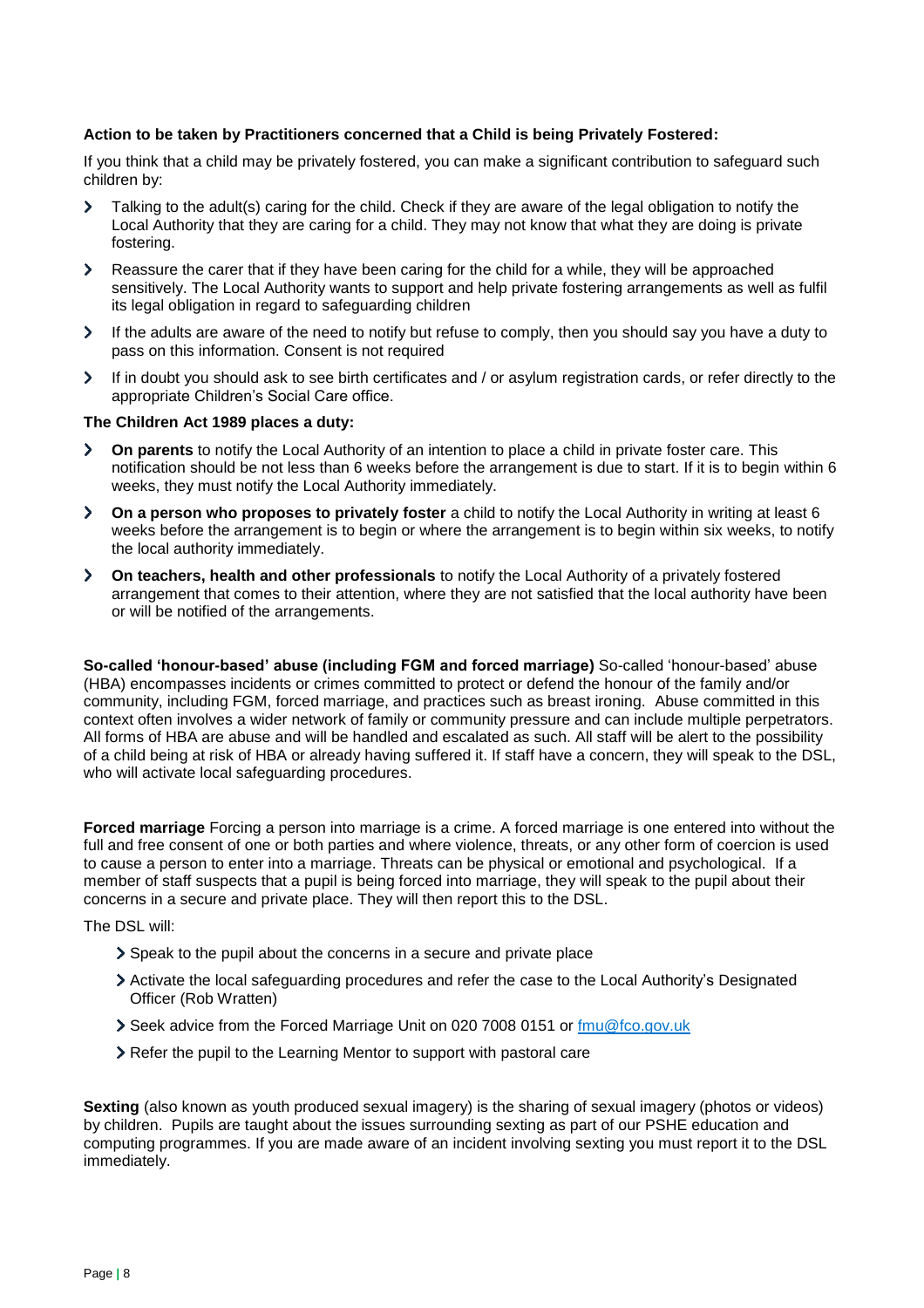You must **not**:

- View, download or share the imagery yourself, or ask a pupil to share or download it. If you have already viewed the imagery by accident, you must report this to the DSL
- Delete the imagery or ask the pupil to delete it
- Ask the pupil(s) who are involved in the incident to disclose information regarding the imagery (this is the DSL's responsibility)
- Share information about the incident with other members of staff, the pupil(s) it involves or their, or other, parents and/or carers
- Say or do anything to blame or shame any young people involved

You should explain that you need to report the incident, and reassure the pupil(s) that they will receive support and help from the DSL.

The DSL will make an immediate referral to police and/or children's social care if:

- $\blacktriangleright$ The incident involves an adult
- $\mathbf{\Sigma}$ There is reason to believe that a young person has been coerced, blackmailed or groomed, or if there are concerns about their capacity to consent (for example owing to special educational needs)
- What the DSL knows about the imagery suggests the content depicts sexual acts which are unusual for  $\blacktriangleright$ the young person's developmental stage, or are violent
- The imagery involves sexual acts and any pupil in the imagery is under 13  $\blacktriangleright$
- $\overline{\phantom{0}}$ The DSL has reason to believe a pupil is at immediate risk of harm owing to the sharing of the imagery (for example, the young person is presenting as suicidal or self-harming)

If none of the above apply then the DSL, in consultation with the head teacher and other members of staff as appropriate, may decide to respond to the incident without involving the police or children's social care.

**Children** includes everyone under the age of 18.

# **Equality statement**

Some children have an increased risk of abuse, and additional barriers can exist for some children with respect to recognising or disclosing it. We are committed to anti-discriminatory practice and recognise children's diverse circumstances. We ensure that all children have the same protection, regardless of any barriers they may face.

We give special consideration to children who:

- Have special educational needs (SEN) or disabilities
- > Are young carers
- May experience discrimination due to their race, ethnicity, religion, gender identification or sexuality
- > Have English as an additional language
- $\geq$  Are known to be living in difficult situations for example, temporary accommodation or where there are issues such as substance abuse or domestic violence
- Are at risk of FGM, sexual exploitation, forced marriage, or radicalisation
- > Are asylum seekers
- Are at risk due to either their own or a family member's mental health needs
- Are looked after or previously looked after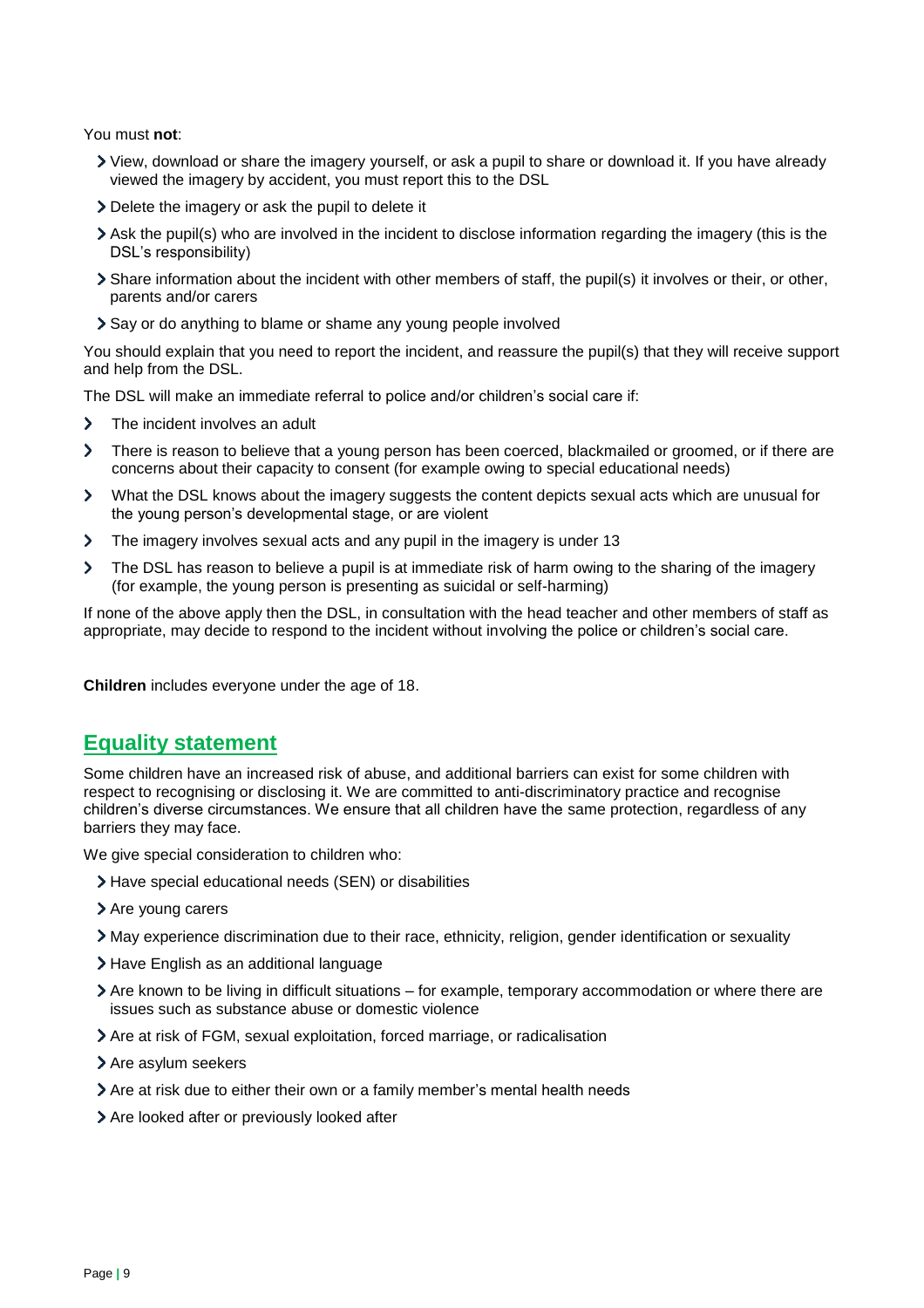### **Roles and responsibilities**

Safeguarding and child protection is **everyone's** responsibility. This policy applies to all staff, supply staff, volunteers and governors in the school. Our policy and procedures also apply to extended school and off-site activities.

### **All staff**

All staff will be aware of:

- Our systems which support safeguarding, including this child protection and safeguarding policy, the role and identity of the designated safeguarding lead (DSL) and deputies, the behaviour policy, and the safeguarding response to children who go missing from education
- What to do if they identify a safeguarding issue or a child tells them they are being abused or neglected, including specific issues such as FGM, and how to maintain an appropriate level of confidentiality while liaising with relevant professionals
- The signs of different types of abuse and neglect, as well as specific safeguarding issues, such as child sexual exploitation (CSE), indicators of being at risk from or involved with serious violent crime, FGM and radicalisation

### **The designated safeguarding lead (DSL)**

The DSL is a member of the senior leadership team. Our DSL is Nicky Bulpett - Headteacher. The DSL takes lead responsibility for child protection and wider safeguarding. There are also 4 Deputy DSLs – Sheila O'Neill (Deputy Head), Angela Wilson (Safeguarding and Inclusion Assistant), Mia Elsworth (Learning Mentor) and Hazel Deville (Inclusion Leader). The DSL, deputies and other important contacts as well as how to contact them are identified at the beginning of this policy in the important contacts section.

The DSL and deputies will:

- Provide advice and support to other staff on child welfare and child protection matters
- Take part in strategy discussions and inter-agency meetings and/or support other staff to do so
- Contribute to the assessment of children
- Refer suspected cases, as appropriate, to the relevant body (local authority children's social care, Channel programme, Disclosure and Barring Service, and/or police), and support staff who make such referrals directly

The DSL and deputies will also keep the headteacher informed of any issues, and liaise with local authority case managers and designated officers for child protection concerns as appropriate.

### **The governing body**

The governing body will approve this policy at each review, ensure it complies with the law and hold the headteacher to account for its implementation. The link governor for safeguarding is Andrew Halford, who will monitor the effectiveness of this policy in conjunction with the full governing board. The chair of governors will act as the 'case manager' in the event that an allegation of abuse is made against the headteacher, where appropriate. All governors will read Keeping Children Safe in Education.

### **The headteacher**

The headteacher is responsible for the implementation of this policy, including:

Ensuring that staff (including temporary staff) and volunteers are informed of our systems which support safeguarding, including this policy, as part of their induction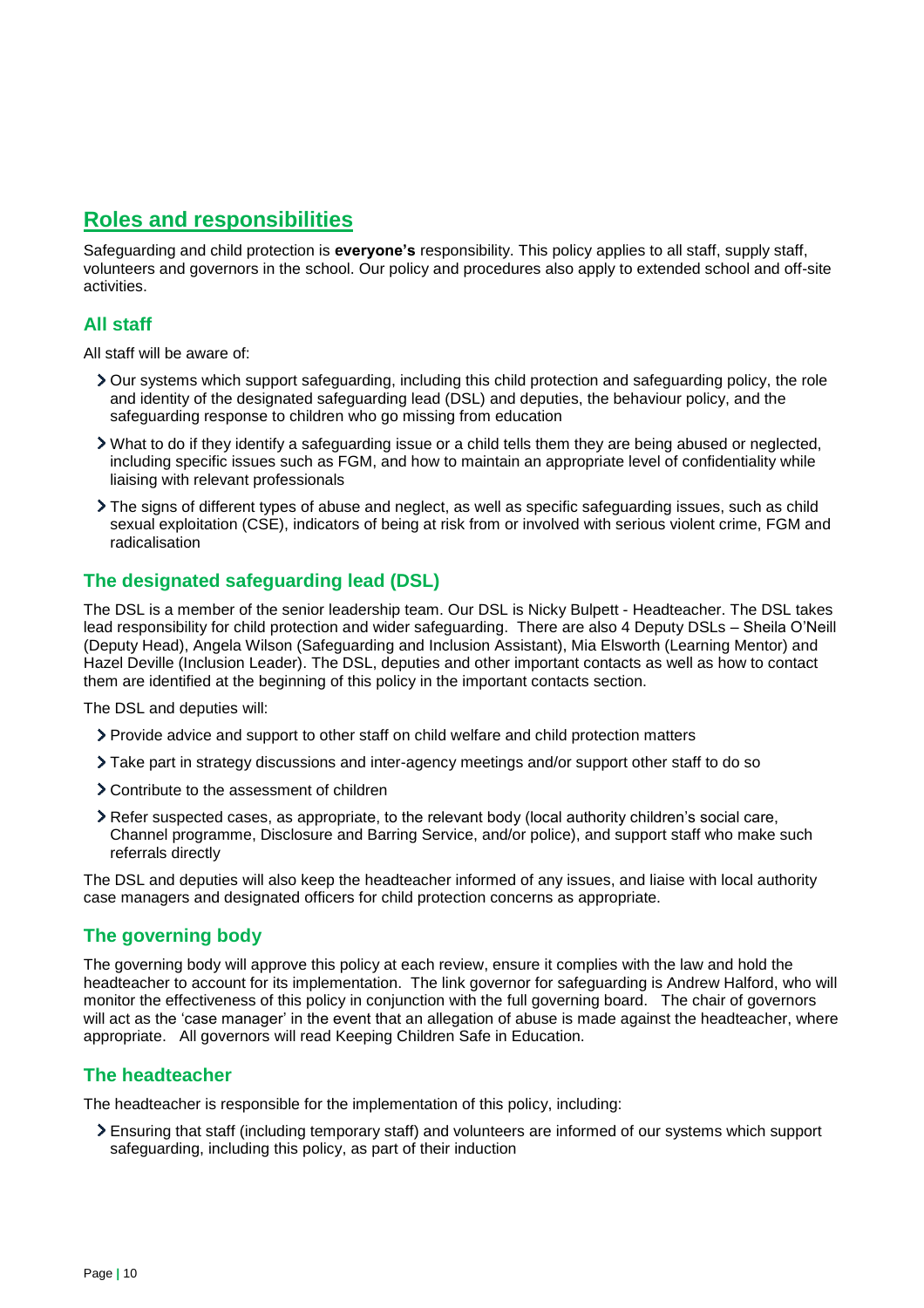- Communicating this policy to parents when their child joins the school and via the school website
- Ensuring that the DSL has appropriate time, funding, training and resources, and that there is always adequate cover if the DSL is absent
- Ensuring that all staff undertake appropriate safeguarding and child protection training and update this regularly
- Acting as the 'case manager' in the event of an allegation of abuse made against another member of staff or volunteer, where appropriate
- Ensuring the relevant staffing ratios are met, where applicable

# **Confidentiality**

All staff are expected to uphold the guidelines in the school's confidentiality policy, in which Ruislip Gardens Primary School respects every individual and family's right to privacy and all information about individual children is private and should only be shared with those staff that have a need to know. However, fears about breaching confidentiality should not prevent the sharing of information for the purpose of keeping children safe. Staff should note that:

- Timely information sharing is essential to effective safeguarding
- Fears about sharing information must not be allowed to stand in the way of the need to promote the welfare, and protect the safety, of children
- The Data Protection Act (DPA) 2018 and GDPR do not prevent, or limit, the sharing of information for the purposes of keeping children safe
- Staff should never promise a child that they will not tell anyone about a report of abuse, as this may not be in the child's best interests
- If staff are in any doubt about sharing information, they should speak to the Designated Safeguarding Lead (or Deputy)

# **Recognising abuse and taking action**

Staff, volunteers and governors must follow the procedures set out below in the event of a safeguarding issue. Please note – in this and subsequent sections, you should take any references to the DSL to mean "the DSL (or deputy DSL)".

#### **If a child makes a disclosure to you**

If a child discloses a safeguarding issue to you, you should:

- Listen to and believe them. Allow them time to talk freely and do not ask leading questions
- Stay calm and do not show that you are shocked or upset
- Tell the child they have done the right thing in telling you. Do not tell them they should have told you sooner
- Explain what will happen next and that you will have to pass this information on. Do not promise to keep it a secret.
- Write up your conversation as soon as possible in the child's own words. Stick to the facts, and do not put your own judgement on it. This should be recorded on CPOMS without delay. For any disclosure where a child states they have been physically harmed, this should be told to a DSL in person as soon as the disclosure is made, as well as being uploaded to CPOMS.

#### **If you discover that FGM has taken place or a pupil is at risk of FGM**

The Department for Education's Keeping Children Safe in Education explains that FGM comprises "all procedures involving partial or total removal of the external female genitalia, or other injury to the female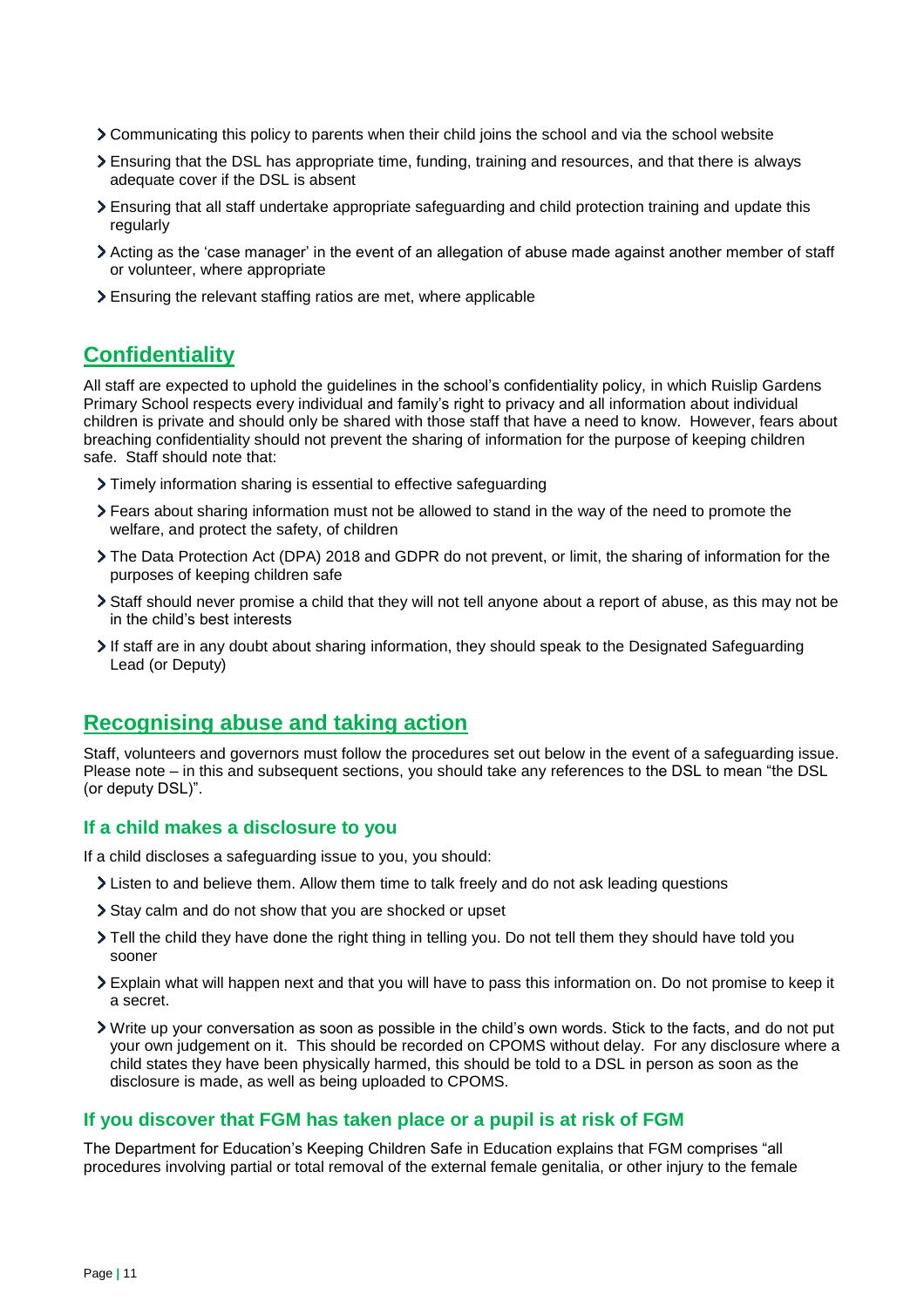genital organs". FGM is illegal in the UK and a form of child abuse with long-lasting, harmful consequences. It is also known as 'female genital cutting', 'circumcision' or 'initiation'.

Ruislip Gardens gives full regard to the need protect young girls from undergoing FGM. FGM is illegal in the UK. FGM constitutes a form of child abuse and violence against women and girls, and has severe short-term and long-term physical and psychological consequences. From the 31st October 2015, there is a mandatory duty on education professionals to report 'known' cases of FGM **to the police**. 'Known' cases are those where either a girl informs the person that an act of FGM has been carried out on her, or where the person observes physical signs on a girl appearing to show that an act of FGM has been carried out. Schools do **not**  look for physical evidence but teachers should report concerns to the Safeguarding Designated Leads, in line with the schools safeguarding policy.

#### **If you have concerns about radicalization, extremism or terrorism**

**Radicalisation** refers to the process by which a person comes to support terrorism and extremist ideologies associated with terrorist groups

**Extremism** is vocal or active opposition to fundamental British values, such as democracy, the rule of law, individual liberty, and mutual respect and tolerance of different faiths and beliefs. This also includes calling for the death of members of the armed forces

**Terrorism** is an action that:

- Endangers or causes serious violence to a person/people;
- Causes serious damage to property; or
- Seriously interferes or disrupts an electronic system

The use or threat of terrorism must be designed to influence the government or to intimidate the public and is made for the purpose of advancing a political, religious or ideological cause.

Ruislip Gardens gives full regard to the need to prevent people from being drawn into terrorism, as part of the Government's PREVENT Strategy (July 2016).

Radicalisation is defined as the act or process of making a person more radical or favouring of extreme or fundamental changes in political, economic or social conditions, institutions or habits of the mind. Extremism is defined as the holding of extreme political or religious views. Ruislip Gardens has a zero tolerance approach to extremist behaviour for all community members. We rely on our strong values to steer our work and ensure the pastoral care of our pupils protects them from exposure to negative influences.

If a member of staff identifies causes for concern linked to possible radicalisation to violent extremism, they will alert the Designated Safeguarding Leads immediately. If, when more information is gathered there is an immediate risk or emergency then the emergency services would be contacted. If there was no immediate risk but action is required then discussion with the nominated local police officer would take place and this would then determine the further response.

Where there is a concern, the DSL will consider the level of risk and decide which agency to make a referral to. This could include [Channel,](https://www.gov.uk/government/publications/channel-guidance) the government's programme for identifying and supporting individuals at risk of being drawn into terrorism, or the local authority children's social care team. If the school felt that there was a potential risk to an individual child, the school would contact Children's Services.

The Department for Education also has a dedicated telephone helpline, 020 7340 7264, which school staff and governors can call to raise concerns about extremism with respect to a pupil. You can also email [counter.extremism@education.gov.uk.](mailto:counter.extremism@education.gov.uk) Note that this is not for use in emergency situations.

In an emergency, call 999 or the confidential anti-terrorist hotline on 0800 789 321 if you:

> Think someone is in immediate danger

- Think someone may be planning to travel to join an extremist group
- > See or hear something that may be terrorist-related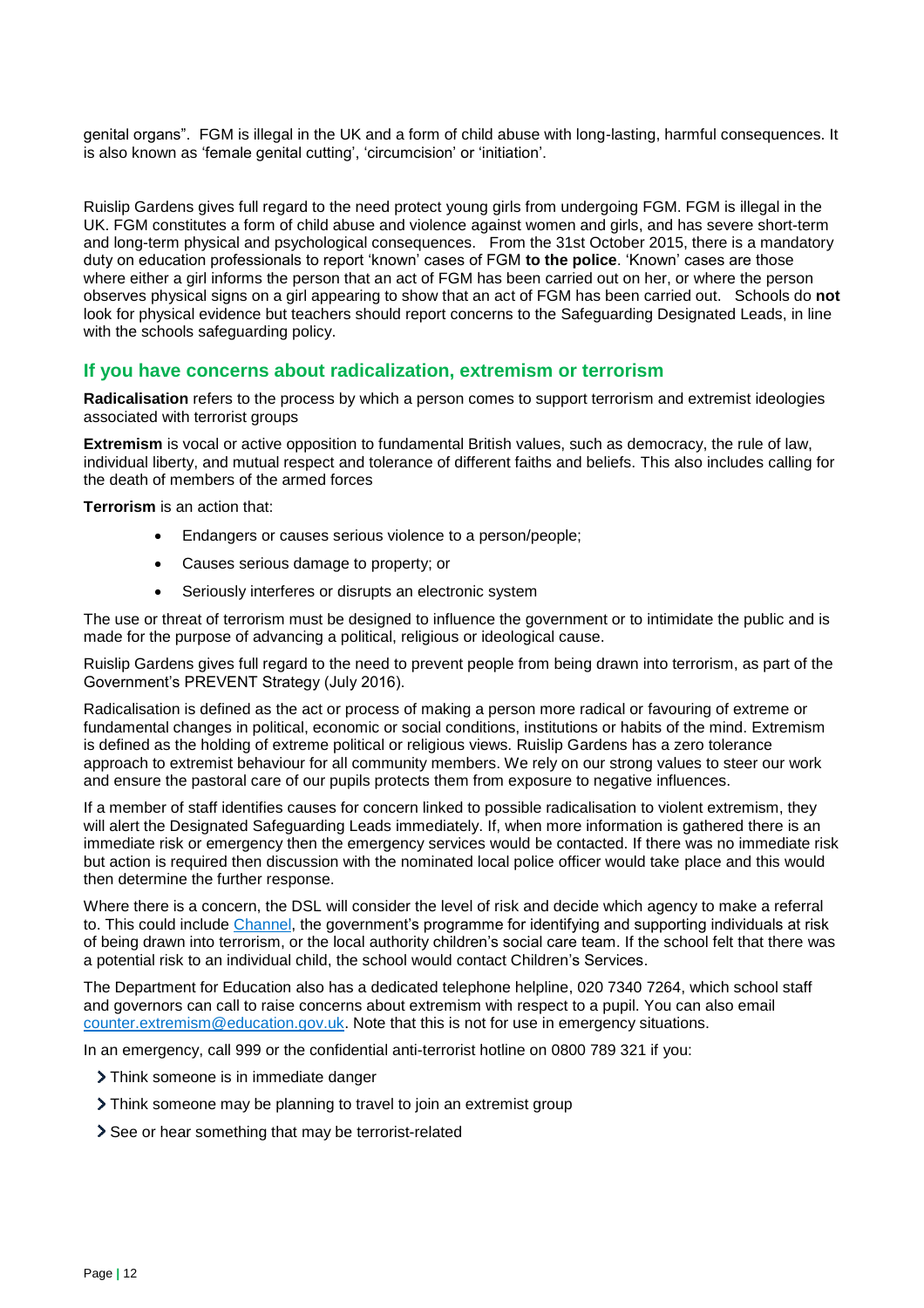#### **If you have a mental health concern**

Mental health problems can, in some cases, be an indicator that a child has suffered or is at risk of suffering abuse, neglect or exploitation. Staff will be alert to behavioural signs that suggest a child may be experiencing a mental health problem or be at risk of developing one. If you have a mental health concern about a child that is also a safeguarding concern, take immediate action by raising this concern with the DSL or Deputy, using CPOMS in the first instance. If you have a mental health concern that is **not** also a safeguarding concern, you should still raise this concern so that the DSL can agree a course of action.

#### **Concerns about a staff member, supply teacher or volunteer**

The School follows procedures for dealing with allegations against staff (and supply teachers and volunteers who work with children) that aim to strike a balance between the need to protect children from abuse and the need to protect staff and volunteers from malicious or unfounded allegations. These procedures follow the guidance in *Dealing with Allegations of Abuse against Teachers and Other Staff* and also from the All London Child Protection Procedures. Full consideration will be given to all the options, subject to the need to ensure the safety and welfare of the pupils or pupil concerned.

Where an allegation or complaint is made against the Designated Safeguarding Lead, the matter will be reported immediately to the Headteacher. Where an allegation or complaint is made against the Headteacher, the person receiving the allegation should immediately inform the Chair of Governors, or in his or her absence the Vice Chair, without first notifying the Headteacher.

If the School ceases to use the services of a member of staff (or a governor, supply staff or volunteer) because that person has engaged in conduct that harmed (or is likely to harm) a child, or if they otherwise pose a risk of harm to a child, a compromise agreement will not be used and there will be a prompt and detailed report to the Independent Safeguarding Authority. Any such incidents will be followed by a review of the safeguarding procedures within the school, with a report being presented to the Governors without delay.

If an allegation against a member of staff (or a governor, supply staff or volunteer) is found to have been malicious it will be removed from personnel records. Then on a case by case basis if an allegation is not substantiated, is unfounded or malicious, the decision will be made as to whether it will be referred to in any employment reference.

### **Allegations of abuse made against other pupils**

We recognise that children are capable of abusing their peers. Abuse will never be tolerated or passed off as "banter", "just having a laugh" or "part of growing up". All peer-on-peer abuse is unacceptable and will be taken seriously. Most cases of pupils hurting other pupils will be dealt with under our school's behaviour policy, but this child protection and safeguarding policy will apply to any allegations that raise safeguarding concerns. This might include where the alleged behaviour:

- If is serious, and potentially a criminal offence
- Could put pupils in the school at risk
- > Is violent
- Involves pupils being forced to use drugs or alcohol
- Involves sexual exploitation, sexual abuse or sexual harassment, such as indecent exposure, sexual assault, upskirting or sexually inappropriate pictures or videos (including sexting)
- If a pupil makes an allegation of abuse against another pupil:
	- You must record the allegation and tell the DSL via CPOMS, but do not investigate it
	- The school will take advice from Children's Services or the Local Authority Designated Officer (LADO) as appropriate on such allegations and will take all appropriate action to ensure the safety and welfare of all pupils involved, including the pupil or pupils accused of abuse.
	- The DSL will contact the children and adolescent mental health services (CAMHS), if appropriate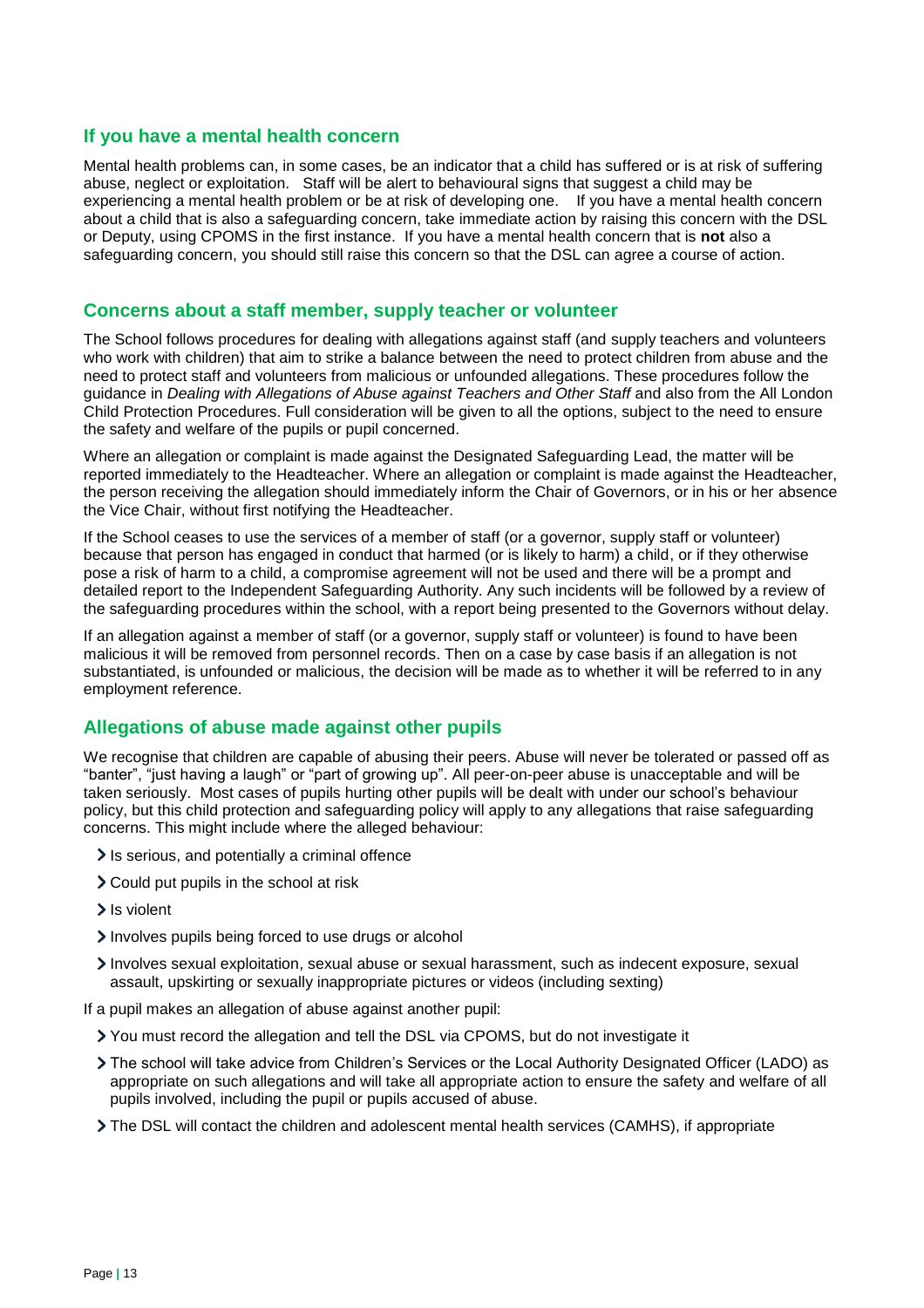If a pupil is suspended from school as a result of an allegation of abuse, the Chair of Governors and at least one Designated Governor will be informed as soon as practicable.

We will minimise the risk of peer-on-peer abuse by:

- Challenging any form of derogatory or sexualised language or behaviour, including requesting or sending sexual images
- Ensuring our curriculum helps to educate pupils about appropriate behaviour and consent
- Ensuring staff are trained to understand that a pupil harming a peer could be a sign that the child is being abused themselves, and that this would fall under the scope of this policy

### **Notifying parents**

Where appropriate, we will discuss any concerns about a child with the child's parents. The DSL will normally do this in the event of a suspicion or disclosure. Other staff will talk to parents about any such concerns following consultation with the DSL. If we believe that notifying the parents would increase the risk to the child, we will take advice from Children's Services or the Local Authority Designated Officer (LADO) before doing so. In the case of allegations of abuse made against other children, we will normally notify the parents of all the children involved.

### **Pupils with special educational needs and disabilities**

We recognise that pupils with special educational needs (SEN) and disabilities can face additional safeguarding challenges. Additional barriers can exist when recognising abuse and neglect in this group, including:

- Assumptions that indicators of possible abuse such as behaviour, mood and injury relate to the child's disability without further exploration
- Pupils being more prone to peer group isolation than other pupils
- The potential for pupils with SEN and disabilities being disproportionally impacted by behaviours such as bullying, without outwardly showing any signs
- Communication barriers and difficulties in overcoming these barriers

### **Pupils with a social worker**

Pupils may need a social worker due to safeguarding or welfare needs. We recognise that a child's experiences of adversity and trauma can leave them vulnerable to further harm as well as potentially creating barriers to attendance, learning, behaviour and mental health. The DSL and all members of staff will work with and support social workers to help protect vulnerable children. Where we are aware that a pupil has a social worker, the DSL will always consider this fact to ensure any decisions are made in the best interests of the pupil's safety, welfare and educational outcomes.

For example, it will inform decisions about:

- Responding to unauthorised absence or missing education where there are known safeguarding risks
- The provision of pastoral and/or academic support

# **Looked-after and previously looked-after children**

We will ensure that staff have the skills, knowledge and understanding to keep looked-after children and previously looked-after children safe. In particular, we will ensure that:

 $\blacktriangleright$ Appropriate staff have relevant information about children's looked after legal status, contact arrangements with birth parents or those with parental responsibility, and care arrangements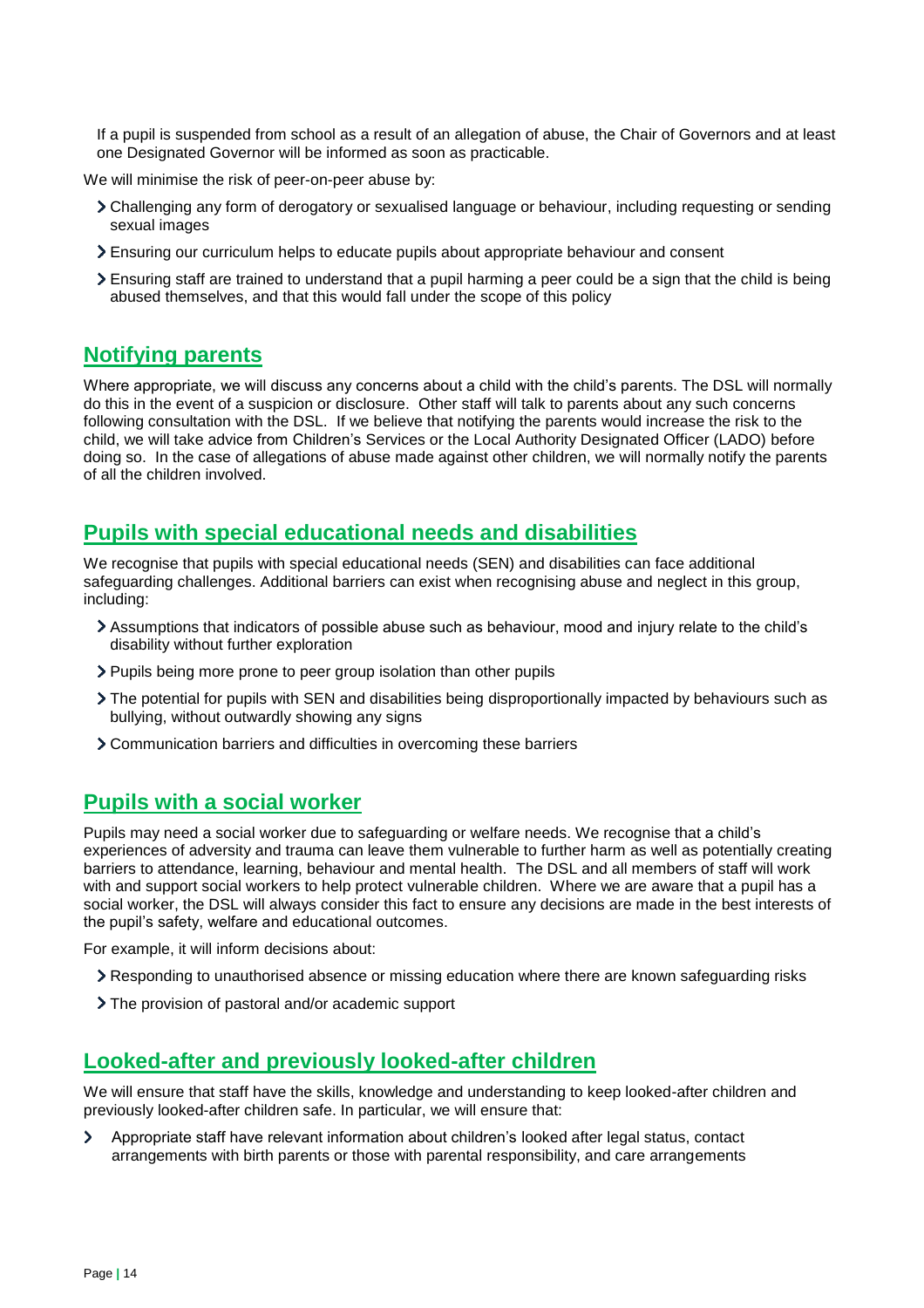- The DSL and deputies have details of children's social workers and relevant virtual school heads
	- We have a designated teacher, Sheila O'Neill Deputy Head and DDSL, who is responsible for promoting the educational achievement of looked-after children and previously looked-after children in line with [statutory guidance.](https://www.gov.uk/government/publications/designated-teacher-for-looked-after-children)
	- The designated teacher is appropriately trained and has the relevant qualifications and experience to perform the role.

As part of their role, the designated teacher will:

- $\overline{\phantom{0}}$ Work closely with the DSL and deputies to ensure that any safeguarding concerns regarding looked-after and previously looked-after children are quickly and effectively responded to
- $\blacktriangleright$ Work with virtual school heads to promote the educational achievement of looked-after and previously looked-after children, including discussing how pupil premium plus funding can be best used to support looked-after children and meet the needs identified in their personal education plans

# **Photography and videos**

Staff will not take pictures or recordings of pupils on their personal phones or cameras.

We will follow the General Data Protection Regulation and Data Protection Act 2018 when taking and storing photos and recordings for use in the school.

Working with children and young people may involve the taking or recording of images. Any such work should take place with due regard to the law and the need to safeguard the privacy, dignity, safety and well-being of children and young people. Informed written consent from parents or carers and agreement, where possible, from the child or young person, should always be sought before an image is taken for any purpose.

Careful consideration should be given as to how activities involving the taking of images are organised and undertaken. Care should be taken to ensure that all parties understand the implications of the image being taken especially if it is to be used for any publicity purposes or published in the media, or on the Internet. There also needs to be an agreement as to whether the images will be destroyed or retained for further use, where these will be stored and who will have access to them.

Adults need to remain sensitive to any children who appear uncomfortable, for whatever reason, and should recognise the potential for such activities to raise concerns or lead to misunderstandings.

It is not appropriate for adults to take photographs of children for their personal use.

Adults should:

- $\blacktriangleright$ be clear about the purpose of the activity and about what will happen to the images when the activity is concluded
- $\blacktriangleright$ be able to justify images of children on school cameras
- $\sum$ avoid making images in one to one situations or which show a single child with no surrounding context
- $\sum$ ensure the child/young person understands why the images are being taken and has agreed to the activity and that they are appropriately dressed.
- $\blacktriangleright$ only use equipment provided or authorised by the organisation
- $\blacktriangleright$ report any concerns about any inappropriate or intrusive photographs found
- always ensure they have parental permission to take and/or display photographs

Adults should not:

- $\blacktriangleright$ display or distribute images of children unless they have consent to do so from parents/carers
- $\sum$ use images which may cause distress
- $\blacktriangleright$ use mobile telephones to take images of children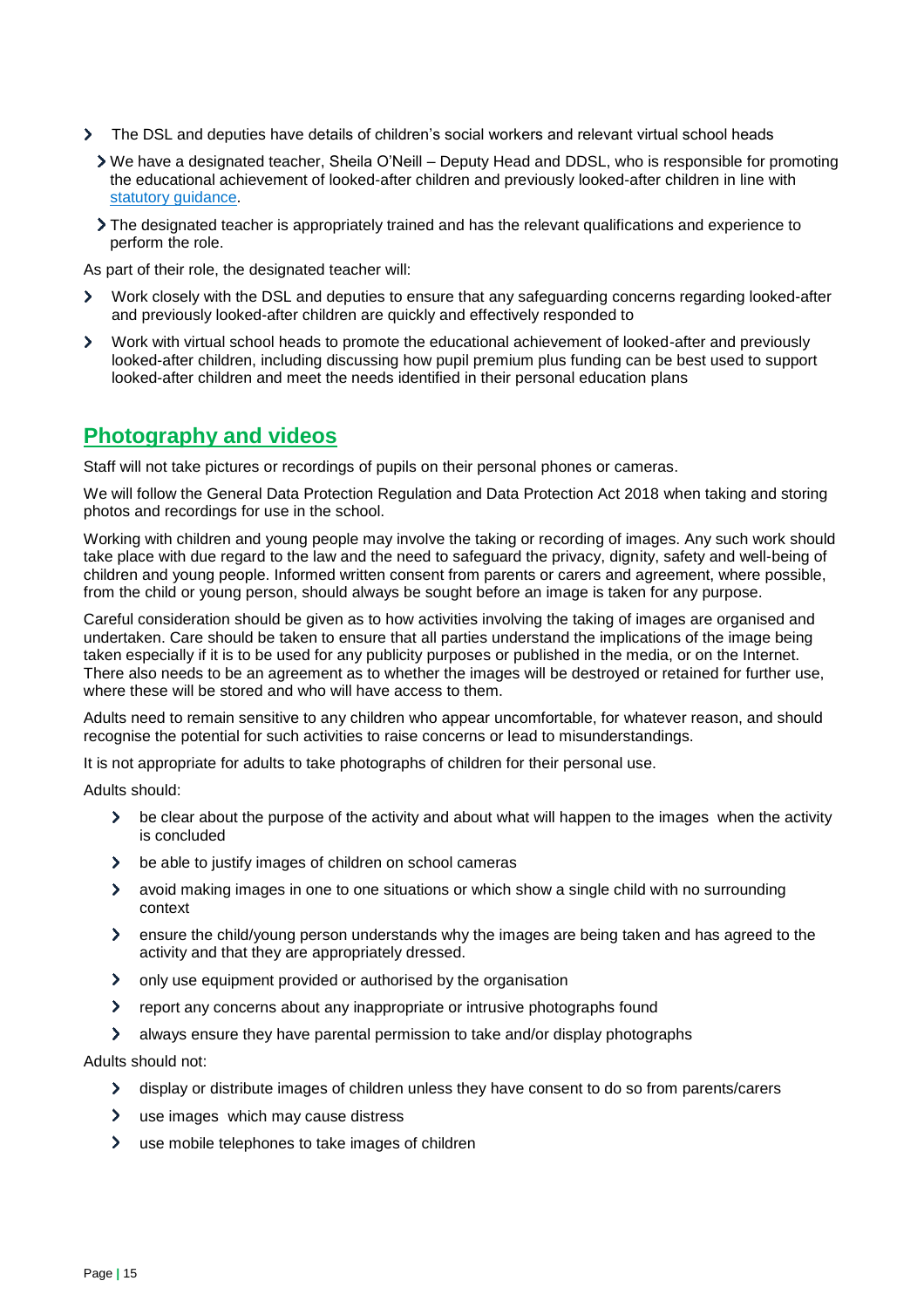$\blacktriangleright$  take images 'in secret', or taking images in situations that may be construed as being secretive.

# **Whistle-blowing**

NSPCC Whistleblowing number should be within the school policies, the number is **0800 028 0285**.

If members of staff, supply staff, volunteers or Governors have any concerns about people working in a paid or unpaid capacity with children, they have a duty of care (and in some cases a professional duty) to inform management accordingly. This can be done in writing or verbally and such issues will be managed with sensitivity and the necessary degree of confidence.

All staff are required to report to the Designated Safeguarding Lead any concern or allegations about school practices or the behaviour of colleagues or pupils which are likely to put pupils at risk of abuse or other serious harm. Such reports are made to the Headteacher, the Designated Safeguarding Lead and the Local Authority Designated Lead Officer (LADO) - Rob Wratten (01895250975). There will be no retribution or disciplinary action taken against a member of staff for making such a report provided that it is done in good faith. There is a separate policy on Whistle blowing which should be read in conjunction with this summary.

# **Training**

### **All staff**

All staff members will undertake safeguarding and child protection training at induction, including on whistleblowing procedures, to ensure they understand the school's safeguarding systems and their responsibilities, and can identify signs of possible abuse or neglect. This training will be regularly updated. All staff will have training on the government's anti-radicalisation strategy, Prevent, to enable them to identify children at risk of being drawn into terrorism and to challenge extremist ideas. Staff will also receive regular safeguarding and child protection updates (for example, through emails, e-bulletins and staff meetings) as required. Volunteers will receive appropriate training, if applicable.

### **The DSL and DDSLs**

The DSL and deputies will undertake child protection and safeguarding training and will attend refresher training at two yearly intervals. This will normally be Designated Leads' training as provided by Hillingdon Local Safeguarding Children Board. In addition, they will update their knowledge and skills at regular intervals and at least annually (for example, through e-bulletins, meeting other DSLs, or taking time to read and digest safeguarding developments). They will also undertake Prevent awareness training. The Designated Safeguarding Lead and Deputies will attend, wherever possible, the Safeguarding Schools Cluster Meeting, which will meet at least termly and whose members can be gathered for advice at any time. This meeting is a good opportunity to share good practice and to outline concerns. It is chaired by the Child Protection Lead (Rob Wratten) for Education.

#### **Governors**

All governors receive training about safeguarding, to make sure they have the knowledge and information needed to perform their functions and understand their responsibilities. The Governors will receive appropriate and up-to-date child protection and safer recruitment training to ensure they have the knowledge and information needed to perform their functions and understand their responsibilities. Refresher training will occur every three years.

### **Recruitment**

#### **Safer recruitment and selection**

Safer recruitment practice includes scrutinising applicants, verifying identity and academic or vocational qualifications, obtaining professional references, checking previous employment history and ensuring that a